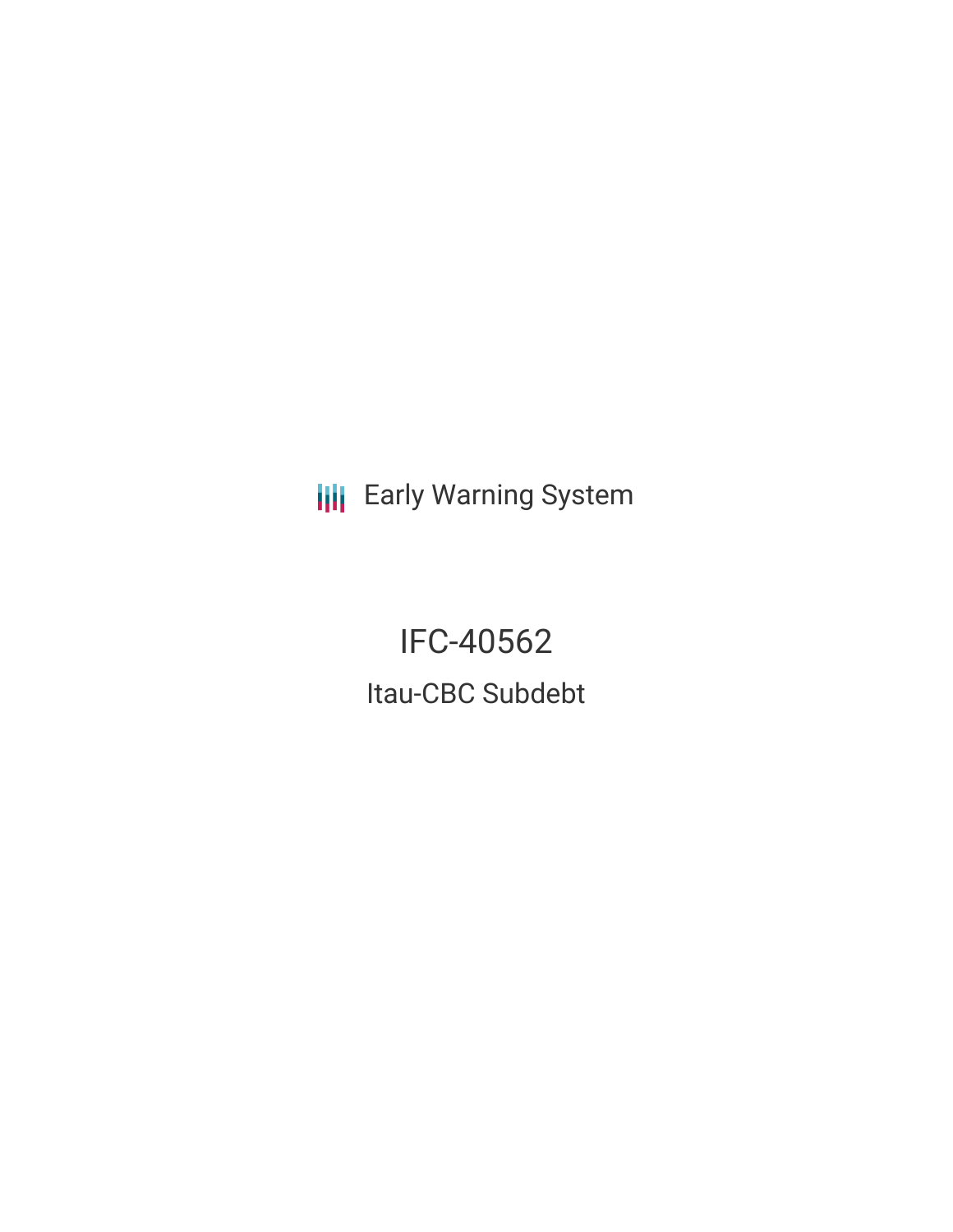

# **Quick Facts**

| <b>Countries</b>              | Colombia                                |
|-------------------------------|-----------------------------------------|
| <b>Financial Institutions</b> | International Finance Corporation (IFC) |
| <b>Status</b>                 | Approved                                |
| <b>Bank Risk Rating</b>       | FI                                      |
| <b>Voting Date</b>            | 2017-12-01                              |
| <b>Borrower</b>               | ITAU CORPBANCA COLOMBIA SA              |
| <b>Sectors</b>                | Climate and Environment, Finance        |
| <b>Ring Fence</b>             | <b>Small &amp; Medium Enterprises</b>   |
| <b>Investment Type(s)</b>     | Loan                                    |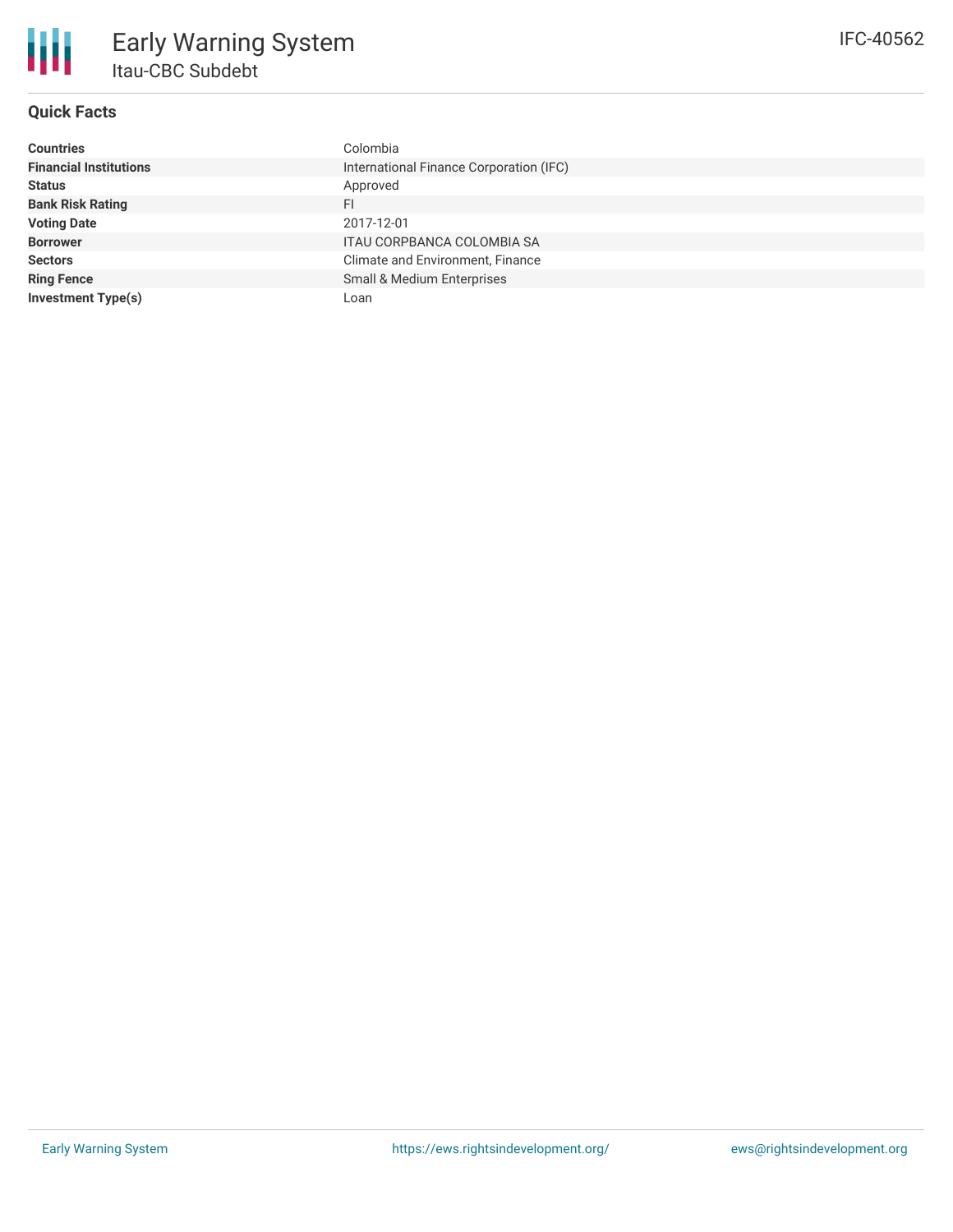

# **Project Description**

The project consists in a proposed syndicated subordinated loan to Itau Corpbanca Colombia ("Itau-CBC" or the "Bank") to support the Bank consolidation in the Country, support the growth of its SME and climate-smart loan portfolio and strengthen its capital requirements (the "Project"). By providing the most needed form of long-term financing for the Bank at this time, the Project will enable IFC to continue supporting a key partner in Colombia and Latin America with an interest in increasing its footprint in the SME and climate-smart segments.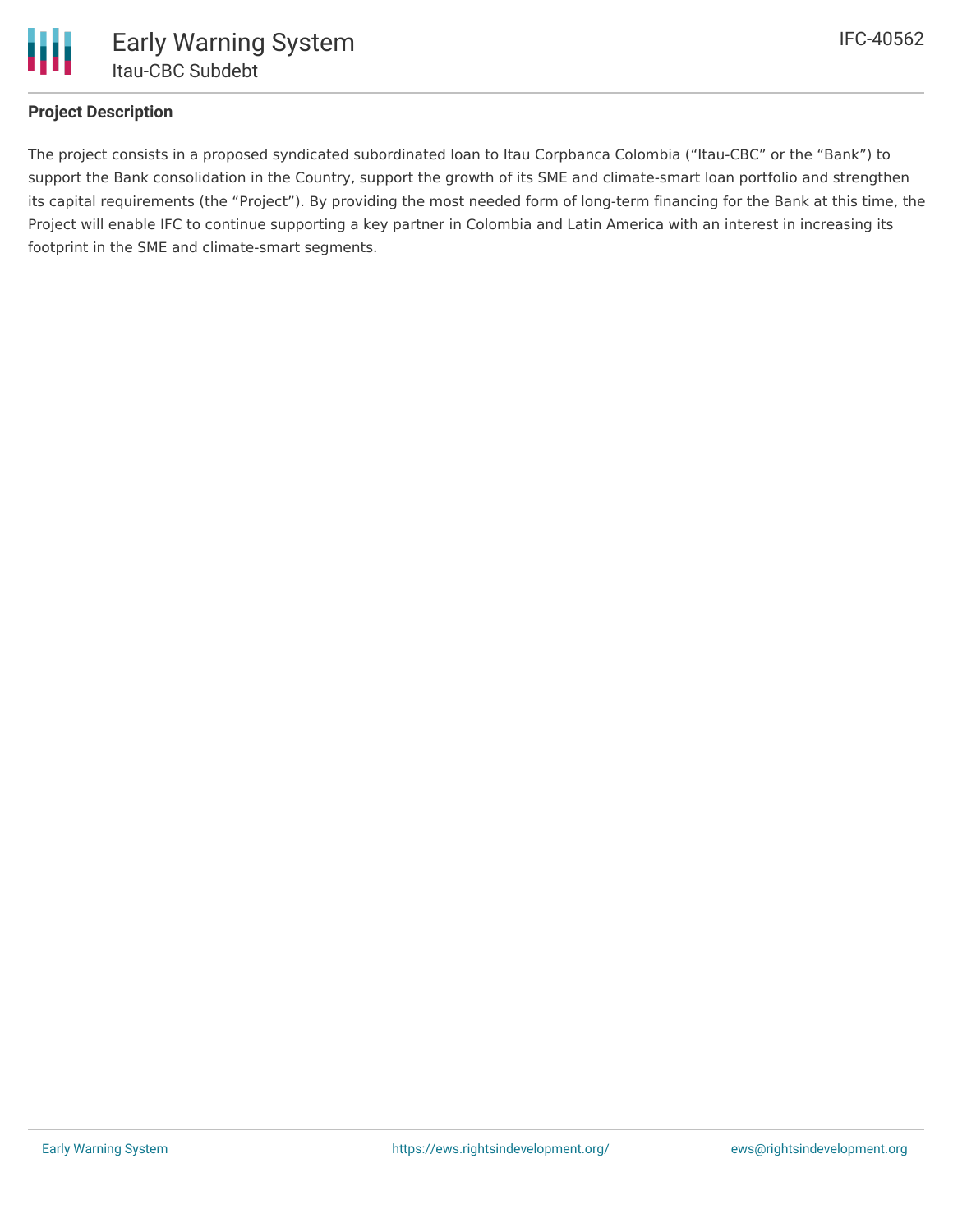# **Investment Description**

• International Finance Corporation (IFC)

### **Financial Intermediary**

Financial Intermediary: A commercial bank or financial institution that receives funds from a development bank. A financial intermediary then lends these funds to their clients (private actors) in the form of loans, bonds, guarantees and equity shares. Financial intermediaries include insurance, pension and equity funds. The direct financial relationship is between the development bank and the financial intermediary.

- ITAU [CORPBANCA](file:///actor/105/) COLOMBIA SA (Financial Intermediary)
- ITAU [CORPBANCA](file:///actor/105/) COLOMBIA SA (Financial Intermediary) **is owned by** Itaú [Corpbanca](file:///actor/3541/) (Parent Company)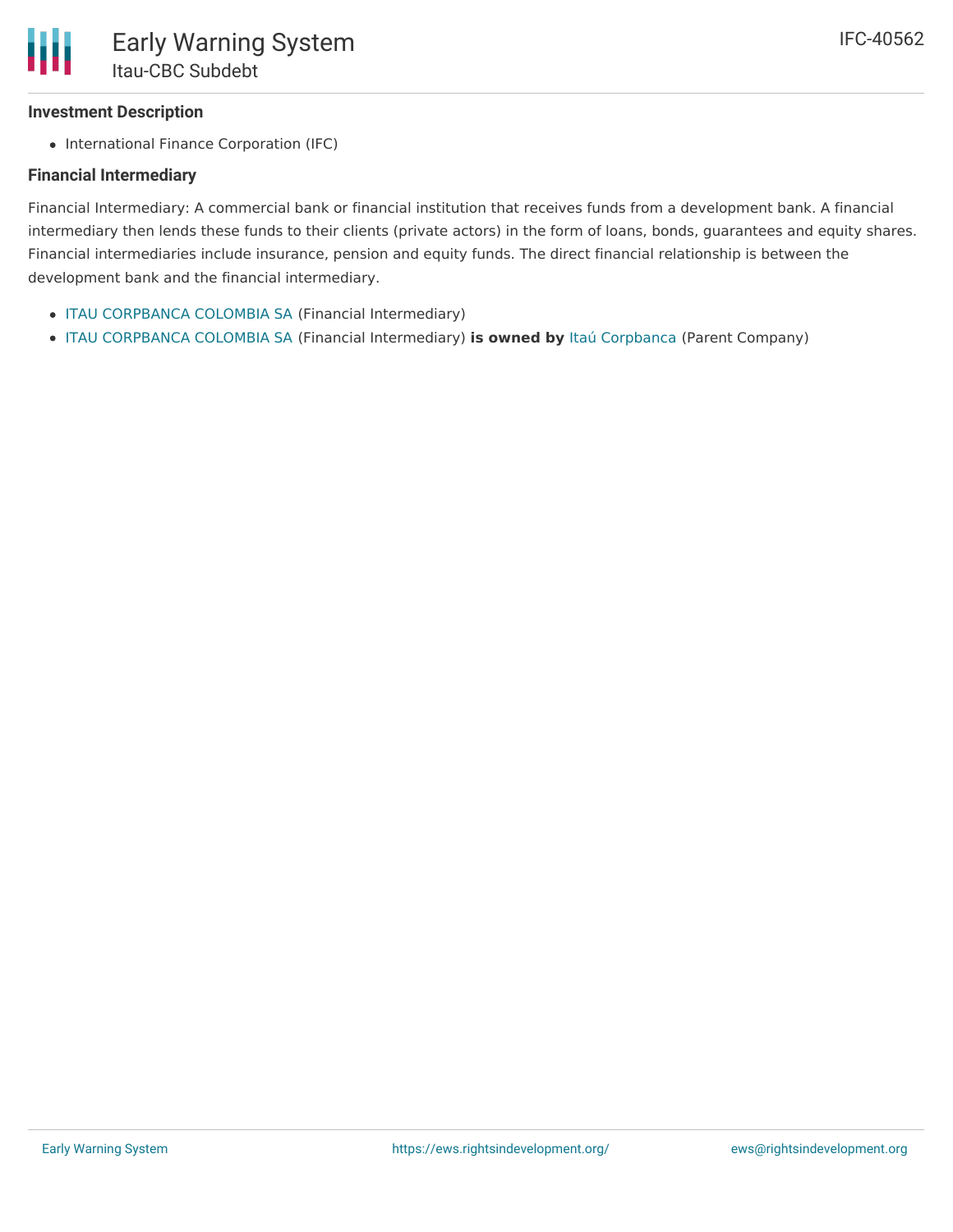There is often limited information publicly available about what development banks are funding through financial intermediaries. In 2021, the Early Warning System partnered with Oxfam International to incorporate information on high-risk projects being funded by financial intermediaries receiving funding from the International Finance Corporation (IFC) and the Dutch Development Bank (FMO).

The information listed below describes the relationship between the different private actors linked to high-risk sectors and subprojects of IFC and FMO's financial intermediary investments and/or the financial intermediary's parent companies made from 2017 through 2020, including any associated ring fences.

The database, however, does not explicitly or implicitly imply that IFC or FMO have material exposure to or are contractually or legally accountable to the sub-projects financed by their financial intermediaries or the financial intermediary's parent companies. It only shows a seemingly financial relationship among the different private actors, the financial intermediaries, and IFC or FMO.

# **Private Actors Description**

Itau-CBC is the bank resulting from the merger between Helm Bank with and into Corpbanca Colombia on June 1, 2014 (the "Colombian merger"). Previously, in June 2012, Chilean-based bank Corpbanca (now Itaú CorpBanca) finalized the acquisition of Banco Santander Colombia S.A., which immediately after was renamed to "Banco CorpBanca Colombia S.A.". With this acquisition, former CorpBanca became the first Chilean bank to have a banking subsidiary outside the country. A few months later, in August 2013, former CorpBanca Colombia acquired Helm Bank and subsequently merged it with and into CorpBanca Colombia as previously mentioned.

Itau-CBC's controlling shareholder is Itau Corpbanca (ITCB), a listed bank in Chile and in New York. Itaú Corpbanca is the entity resulting from the merger of Banco Itaú Chile with and into Corpbanca on April 1, 2016 (the "Chilean merger"). The current ownership structure of ITCB is: 36.06% owned by Itaú Unibanco (the largest financial institution in Brazil), 30.65% owned by CorpGroup (one of Chile's leading financial conglomerates), and 33.29% owned by minority shareholders. Itaú Unibanco is the sole controlling shareholder of the Chilean merged bank. Within this context and without limiting the above, Itaú Unibanco and CorpGroup have signed a shareholders' agreement relating to corporate governance, dividend policy (based on performance and capital metrics), transfer of shares, liquidity and other matters. CorpGroup, additionally, owns a 12.36% share ownership of Itau-CBC.

After the Chilean merger, the Colombian banking subsidiary had to align to the new policies and procedures of its parent who in turn follows Itaú's guidelines.

In this context, the Bank was renamed to Itau Corpbanca Colombia in 2017. As of August 31, 2017, Itau-CBC is the 6th largest bank in Colombia, holding a 5.2% market share in terms of loans.